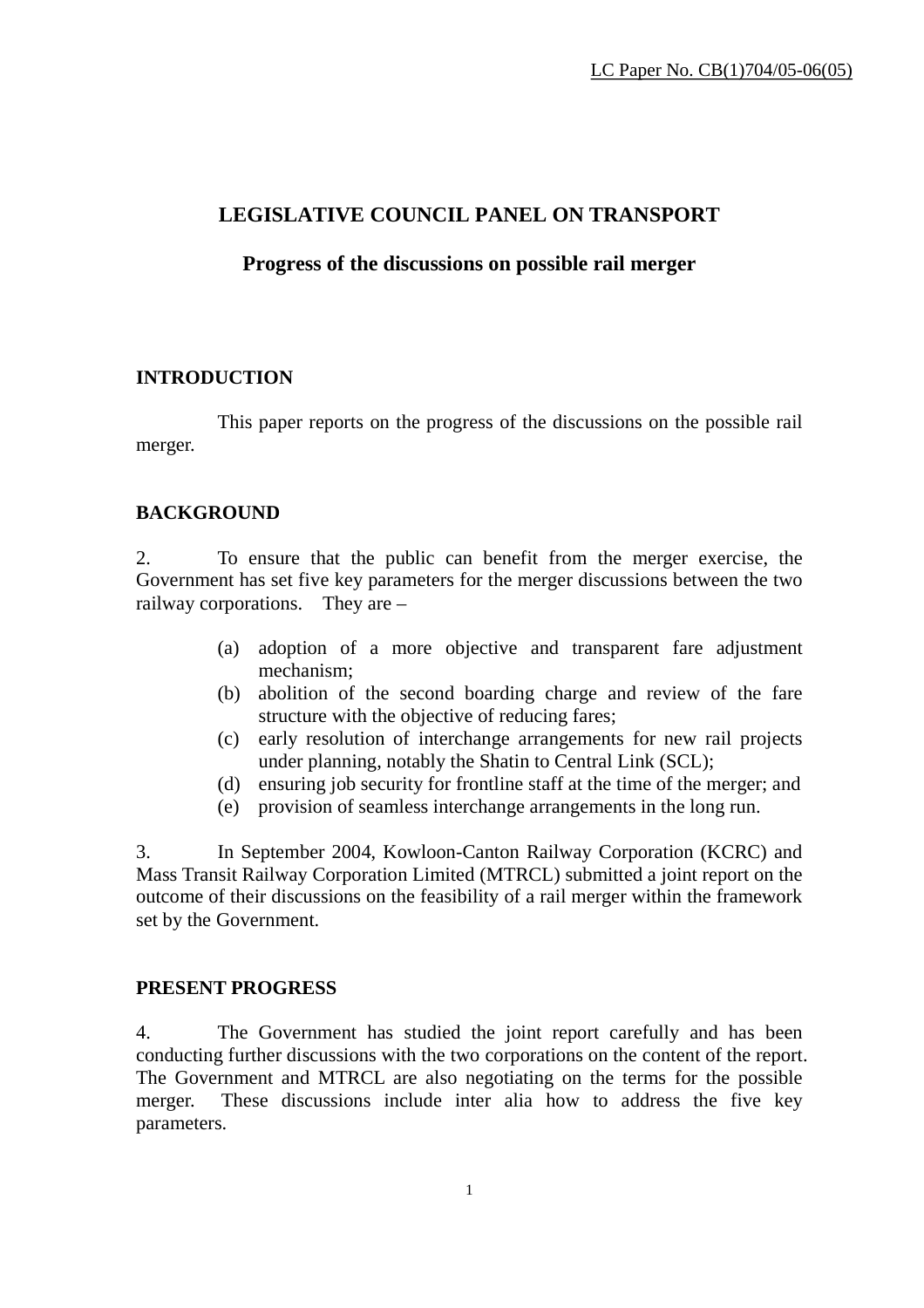### Fare Adjustment Mechanism

5. At present, both MTRCL and KCRC enjoy fare autonomy. The two corporations set their fares in accordance with prudent commercial principles having regard to, inter alia, prevailing market conditions and competition from other transport modes. The fare adjustment mechanism currently under discussion in the merger context would allow for reduction as well as increase in fares according to changes in economic conditions.

### Railway fares

6. The present railway networks of KCRC and MTRCL are operated independently as separate entities. The two corporations indicated that a combined network would be able to achieve economies of scale. We believe that the potential to achieve synergies would provide room for reducing fares. Details are under discussion.

### Interchange arrangement of SCL

7. In response to Government's request for better interchange arrangement for the SCL, the two corporations have assessed in detail how the SCL could be delivered under a merged scenario. Discussions are focused on enhancing convenience to passengers and better meet transport demand for the project. Besides, the two corporations also indicated that the interchanging environment of the two existing railway networks could be improved through a more integrated railway network after merger.

#### Staff matters

8. The two corporations and the Government have continued to meet after submission of the joint report to discuss various human resource matters relating to the merger. The two corporations have opened up channels to listen to the views of their staff and from time to time have held meetings with staff representatives. The two corporations have advised that if the merger is to proceed, there would be a need for them to conduct thorough and comprehensive studies in various human resource areas in preparation for a smooth integration. They have undertaken that staff would be consulted on matters affecting them.

9. The transaction terms are currently under discussion. No decision is made at this stage on the staff arrangements for the future merged company. The two corporations have agreed that future staff arrangements would be handled fairly and equitably in the merger exercise. From the overall perspective, it is expected that if the merger proceeds, the network expansion and business growth would make available more career development opportunities to staff.